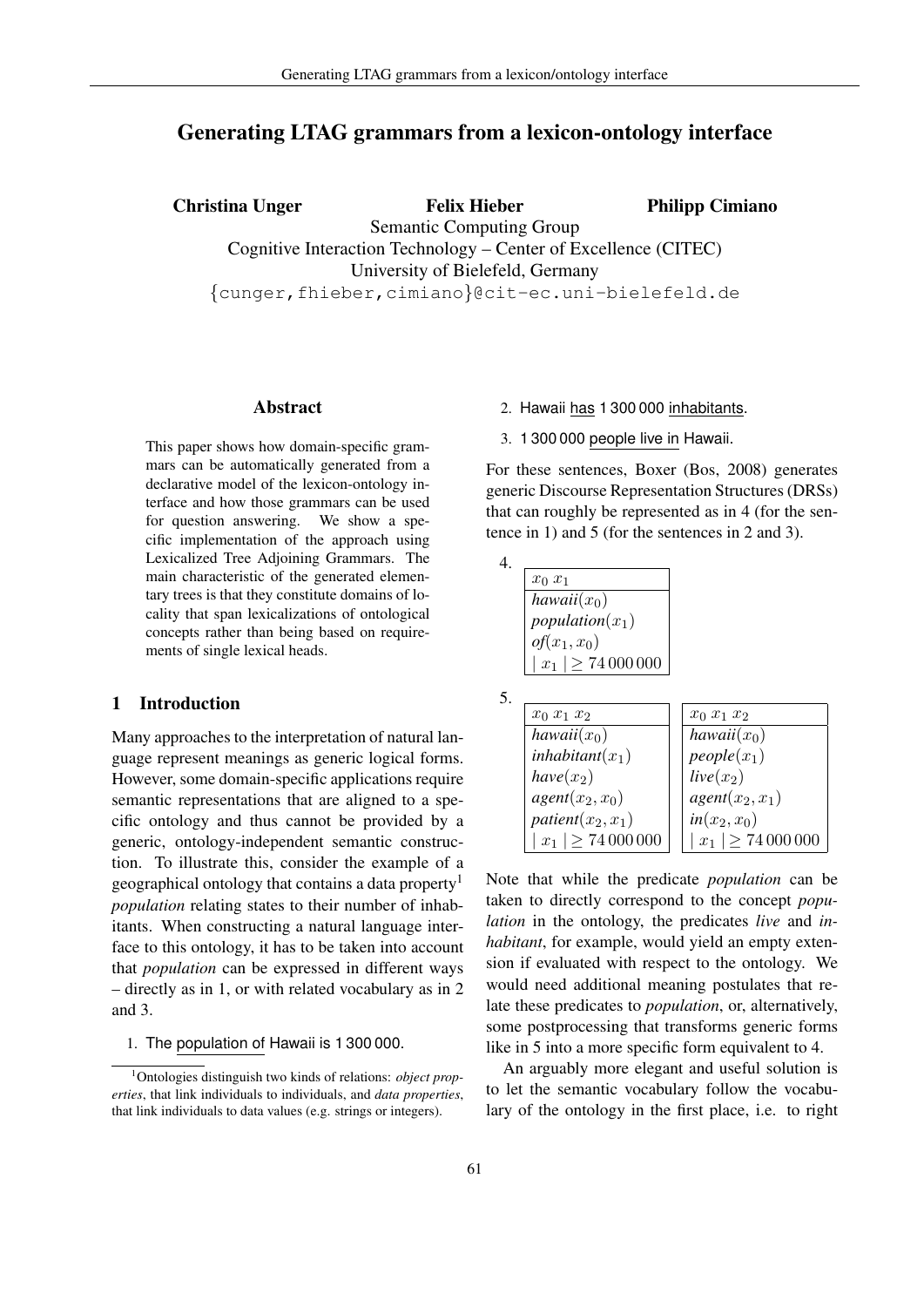away construct the specifc logical form 4 also for the sentences in 2 and 3. This, however, raises another problem. In order to arrive at the meaning in 4, the semantic contributions of the lexical items have to be adjusted. In the case of 3, for example, the predicate *population* can be assumed to be the semantic contribution of the noun phrase inhabitants, while the verb have is semantically empty. In 2, on the other hand, the predicate *population* might be contributed by the verb live, while the noun people is semantically empty. Although this does not seem problematic in this case, there might not exist a general way to assign meanings to lexical items consistently. Imagine, for example, the ontology also contains a concept *people*, which plays a role in a different context. Then the noun people needs a non-empty semantic interpretation – possibly one which clashes with its use in 3.

The challenging goal thus is to construct an interpretation for sentences that uses the vocabulary of the ontology and therefore might deviate from the surface structure of the sentence. We propose to meet this challenge by determining basic semantic units with respect to an ontology. Assuming a tight connection between syntactic and semantic units, then also basic syntactic units turn out to depend on a particular ontology, and hence the whole syntaxsemantics interface becomes ontology-specific.

We show an implementation of this approach using Lexicalized Tree Adjoining Grammars. They are particularly well-suited for the task of compositional ontology-specific interpretation due to their extended domain of locality and their tight connection between syntax and semantics. The general procedure we follow consists of two steps. First, the ontology is connected to a lexicon model that specifies how concepts in the ontology can be realized (e.g. the concept *borders* can be realized as the transitive verb *to border* or as a noun with a prepositional phrase, *border of*). And second, this lexicon model is used to automatically construct grammar entries that are aligned to the underlying ontology. Both steps will be described in the next section.

### 2 Generating ontology-specific grammars

We assume a grammar to be composed of two parts: an ontology-specific part and an ontology-

independent part. The ontology-specific part contains lexical entries that refer to individuals, concepts and properties in the underlying ontology. It is generated automatically from an ontology-lexicon interface model, as described below. The ontologyindependent part comprises domain-independent expressions like determiners and auxiliary verbs. It needs to be specified by hand, but can be reused across domains.

We assume grammar entries to be pairs of a syntactic and a semantic representation. As syntactic representation we take trees from Lexicalized Tree Adjoining Grammar (Schabes 1990), LTAG for short. LTAG is very well-suited for ontology-based grammar generation, mainly because it allows for flexible basic units; we will demonstrate the importance of this below. As semantic representations we take DUDEs (Cimiano, 2009) – representations similar to Underspecified Discourse Representation Structures (UDRSs) (Reyle, 1993) augmented with information that facilitate a flexible semantic composition. This semantic flexibility nicely matches the syntactic flexibility provided by LTAG.

The first step in generating the domain-specific part of a grammar is to enrich the underlying ontology with linguistic information. The framework we use for this is LexInfo (Buitelaar et al., 2009). Lex-Info offers a general frame for creating a declarative specification of the lexicon-ontology interface by connecting concepts of the ontology to information about their linguistic realization, in particular word forms, morphological information, subcategoriziation frames and mappings between syntactic and semantic arguments. For example, the LexInfo entry for the verb *to border* looks as depicted in Figure 1. It comprises the verb's lemma together with other written forms (in principle all inflected forms, generated by a separate morphology module), and its syntactic behaviour. The syntactic behaviour specifies the syntactic arguments on the one hand, here simply called subject and object, and the semantic arguments on the other hand. The semantic arguments correspond to domain and range of a predicate that refers to the concept *borders* in the ontology (in our case a relation between two states). The predicative representation also specifies mappings between the syntactic and semantic arguments, more specifically between the subject of the verb and the domain of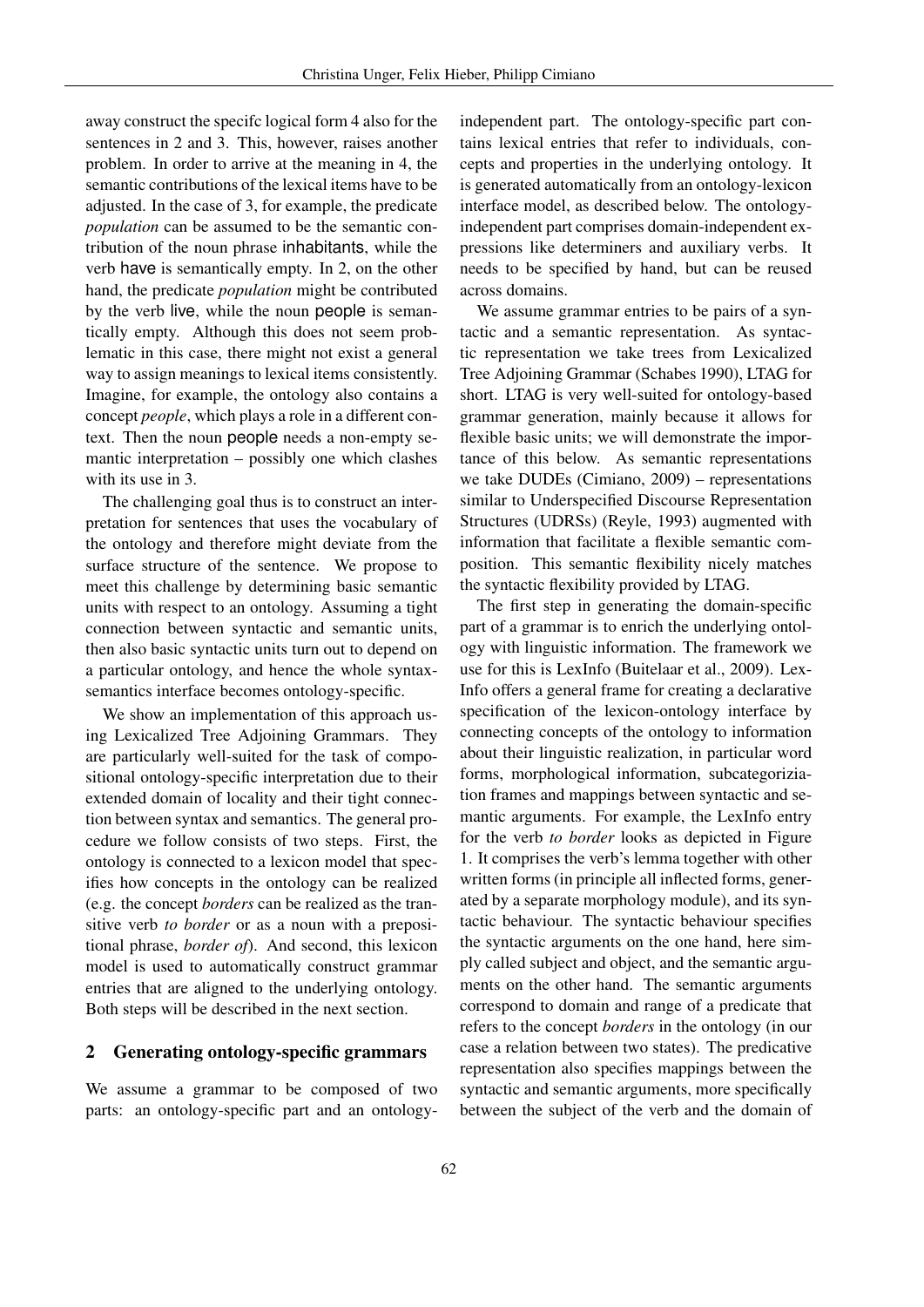

Figure 1: LexInfo entry for *to border*

the denoted relation, as well as the object of the verb and the range of the relation.

Analogously, LexInfo provides general structures for specifying the syntactic and semantic properties of other categories such as intransitive verbs, noun phrases, nouns with prepositional arguments, and so on. An example of a noun with a prepositional argument is *border of*; the according LexInfo entry is given in Figure 2. Its structure is very similar to the transitive verb entry, the main difference being the additional specification of the preposition required by the noun.

Associating concepts of the ontology with such LexInfo structures is a one-to-many mapping, since most concepts can have different lexicalizations. For the relation *borders*, for example, we would specify the TransitiveVP entry in Figure 1 as well as the NounPP entry in Figure 2. Note that both denote a predicate that is related to the same relation *borders* in the ontology.

The process of specifying all possible lexicalization alternatives is, up to now, done by hand. However it can in principle be automatized if the ontology labels are chosen in a way such that they can be processed by a part-of-speech tagger and related to possible realizations, e.g. with the help of a corpus.

Once a LexInfo model of the ontology is specified, the next step is to generate grammar entries from it. To this end, the lexical entries specified in the LexInfo model are input to a general mechanism

that automatically generates corresponding pairs of syntactic and semantic representations. For the transitive verb entry of *to border* in Figure 1, for example, a number of elementary LTAG trees are generated – two of them are given in 6 and 7. Both trees are paired with the DUDE in 8.

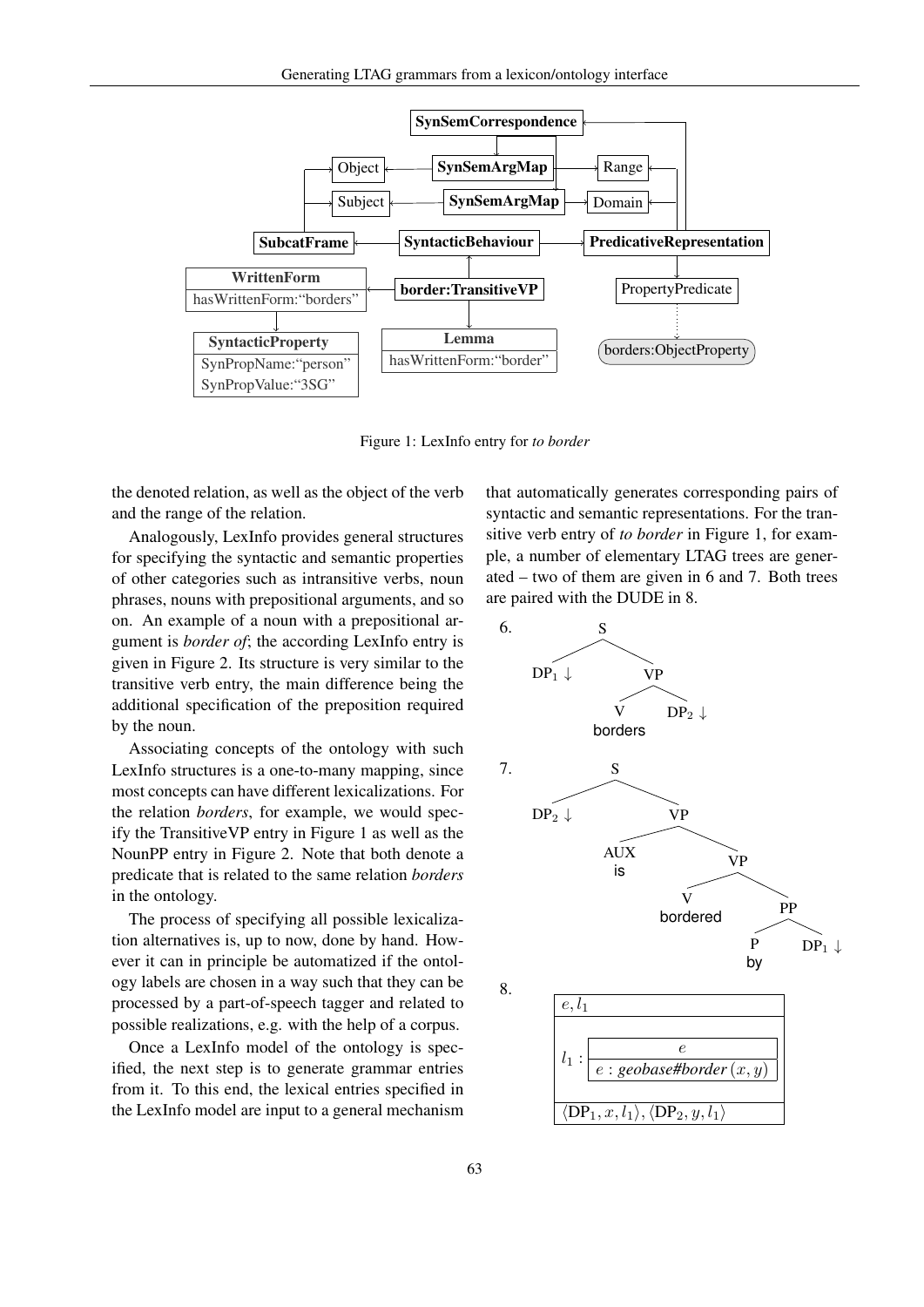

Figure 2: LexInfo entry for *border of*

This semantic representation contains a DRS labeled  $l_1$ , which provides the predicate *geobase#border* corresponding to the intended concept in the ontology. This correspondence is ensured by using the vocabulary of the ontology, i.e. by using the URI of the concept instead of a more generic predicate. The prefix *geobase#* is short for http://www.geobase.org/ and specifies the namespace of the *Geobase* ontology, which we use (more on this in the next section). Furthermore, the semantic representation contains information about which substitution nodes in the syntactic structure provide the semantic arguments x and y. That is, the semantic referent provided by the meaning of the tree substituted for  $DP_1$  corresponds to the domain of the semantic predicate, while the semantic referent provided by the meaning of the tree substituted for  $DP<sub>2</sub>$  corresponds to the predicate's range. Note that the order of the substitution nodes is reversed in the passive tree structure in 7.

Additional grammar entries generated from the LexInfo model in Figure 1 are adjunction trees for relative clauses and the gerund *bordering*, together with a semantic representation similar to 8. In all these cases the syntactic structure encoded in the elementary trees captures the lexical material that is needed for verbalizing the concept *borders*. This is the reason why the generated syntactic structures slightly differ from what one would expect from an

LTAG elementary tree. Elementary trees are commonly assumed to constitute extended projections of lexical items, comprising their syntactic and semantic arguments, cf. (Frank, 1992). In our generated grammar, however, elementary trees do not build around lexical items but rather around lexicalizations of concepts from the ontology. That is, not only the semantic primitives but also the syntactic domain of locality are imposed by the underlying ontology. In many cases, this domain does not extend beyond the familiar lexical projections (recall the tree in 6), however it might contain more lexical material. For example, for the *population* example from the beginning we would need a tree like in 9.



Also, for a concept such as *highest point*, that relates states and locations, we would want to generate a tree like in 10.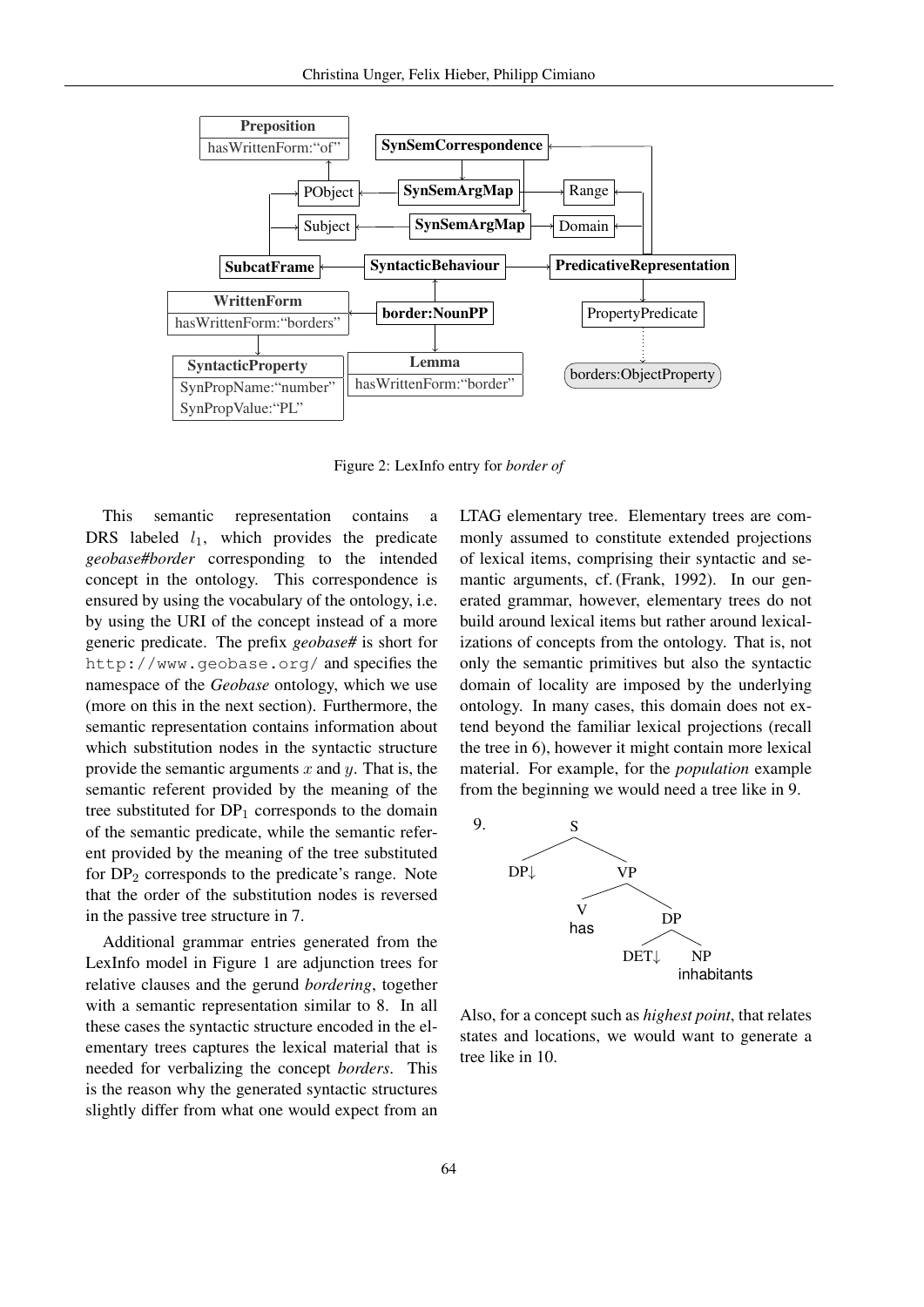

As one of the reviewers points out, an alternative approach to dealing with such cases would be to generate derivation trees that are composed of a more conventional set of elementary trees. Although this is doubtlessly a reasonable and elegant idea, we confined ourselves to generating grammar entries solely from the ontology, i.e. without reference to an additional, given set of basic structures.

Yet another example worth considering is the case of adjectives. Figure 3 shows the LexInfo entry for the adjective *high* in its attributive use. Semantically, it refers to a data property *height* in the ontology, that maps mountains to integers. The domain of this property corresponds to the syntactic argument which the adjective requires (namely the noun that it modifies), and it is also linked to the ontology via a selectional restriction that specifies to which class the domain must belong, in this case *mountain*. When building a grammar entry, this selectional restriction is encoded in the DUDE's argument requirements. Additionally, the PredicativePresentation contains information about the polarity of *high* (which provides the  $>$  in the adjective's semantics) and the value from which on something counts as high. So a generated grammar entry for *high* would contain the following LTAG tree and DUDE:



From the same LexInfo model, grammar entries for the comparative and the superlative case are generated. The written form of the adjective in these cases is determined by the morphology module according to the MorphologicalPattern.<sup>2</sup>

The methods for generating grammar entries from the LexInfo model run automatically. They build on templates that are defined for every LexInfo type (or syntactic category, if you want), i.e. for intransitive and transitive verbs, for nouns with prepositional complements, for adjectives, and so on. They use the subcategorization frame of a lexical entry in LexInfo in order to build an appropriate LTAG tree, and they use the mapping between syntactic and semantic arguments to connect substitution nodes in the tree with argument requirements in the semantic representation.

Although the templates that guide the generation of grammar entries have to be specified by hand for each language one wants to cover, they are completely general in the sense that they are not tied to a particular LexInfo model. Therefore they need to be built only once and can be reused when other Lex-Info models are built for other ontologies. Up to now we provide extensive templates for English and basic ones for German. However there is no principled restriction to certain languages since LexInfo is designed in a largely language-independent way.

In the following section we demonstrate our approach with a particular application, a question answering system, and point out the amount of work that is needed for lexicalizing an ontology.

## 3 Applying the approach to question answering on Geobase

We deployed the approach sketched in the previous section in the context of a question answering system on Raymond Mooney's *Geobase* dataset, which comprises geographical information about the US. Our OWL version of it contains 10 classes (such as *city, state, river, mountain*), 692 individuals instantiating them, 9 object properties (such as *borders, capital, flows through*) and another 9 data properties (such as *population* and *height*).

The LexInfo model constructed for this ontology contains 762 lexical entries. 692 of them correspond to common nouns representing individuals, which are constructed automatically. The remaining 70 entries were built by hand, using the API that LexInfo

<sup>&</sup>lt;sup>2</sup>For more details on adjectives in LexInfo see (Buitelaar et al., 2009).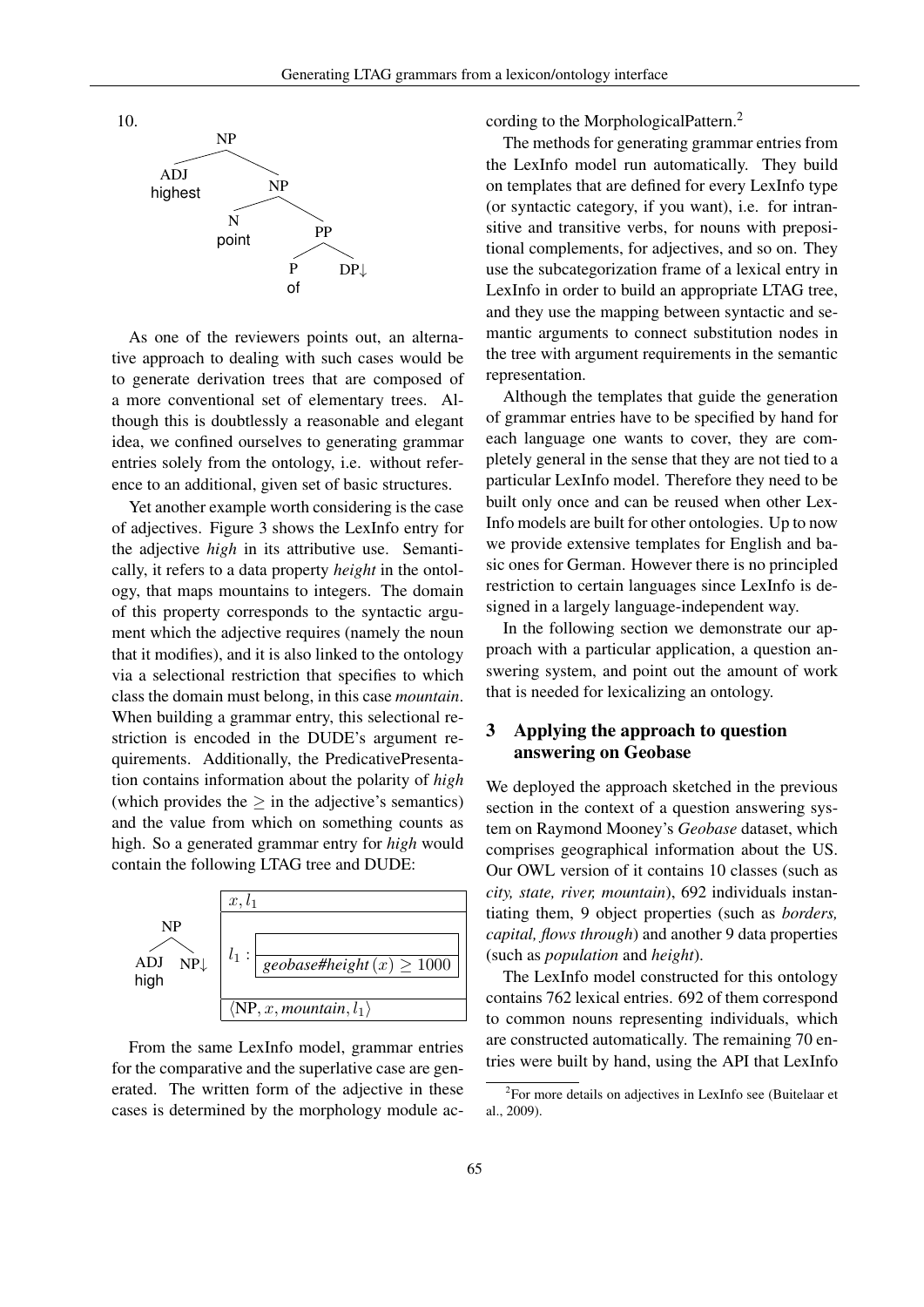

Figure 3: LexInfo entry for *high*

provides. If we generously assume an effort of 5 minutes for building one such entry, the amount of work needed for lexicalizing the ontology amounts to approximately 6 hours. Then from those Lex-Info entries, 2785 grammar entries (i.e. pairs of LTAG trees and DUDEs) were automatically generated according to the templates we specified. In addition, we manually specified 149 grammar entries for domain-independent elements such as determiners, wh-words, auxiliary verbs, and so on.

The complete set of grammar entries finally constitutes a domain-specific grammar that can be used for parsing and interpretation. We demonstrate this by feeding it into our question answering system *Pythia*. (For the Geobase dataset, the LexInfo model, the grammar files and a demo check http://sc.cit-ec.uni-bielefeld/pythia). Its architecture is depicted in Figure 4. First, the input is handed to a parser that works along the lines of the Earley-type parser devised by Schabes & Joshi (Schabes & Joshi, 1988). It constructs an LTAG derivation tree, considering only the syntactic components of the lexical entries involved. Next, syntactic and semantic composition rules apply in tandem in order to construct a derived tree together with an according DUDE. The syntactic composition rules are TAG's familiar substitution and adjoin operation, and the semantic composition rules are parallel operations on DUDEs: an argument saturating operation (much like function application) that interprets substitution, and a union

operation that interprets adjoin. Once all argument slots are filled, the constructed DUDE corresponds to an equivalent UDRS, which is then subject to scope resolution, resulting in a set of disambiguated Discourse Representation Structures. Those can subsequently be translated into a query language.

As an example, consider the input question Which states border Hawaii?. The parser produces the following derivation tree:



Applying all substitutions yields the derived tree:



Parallel to this, a semantic representation is built which resolves to the following DRS: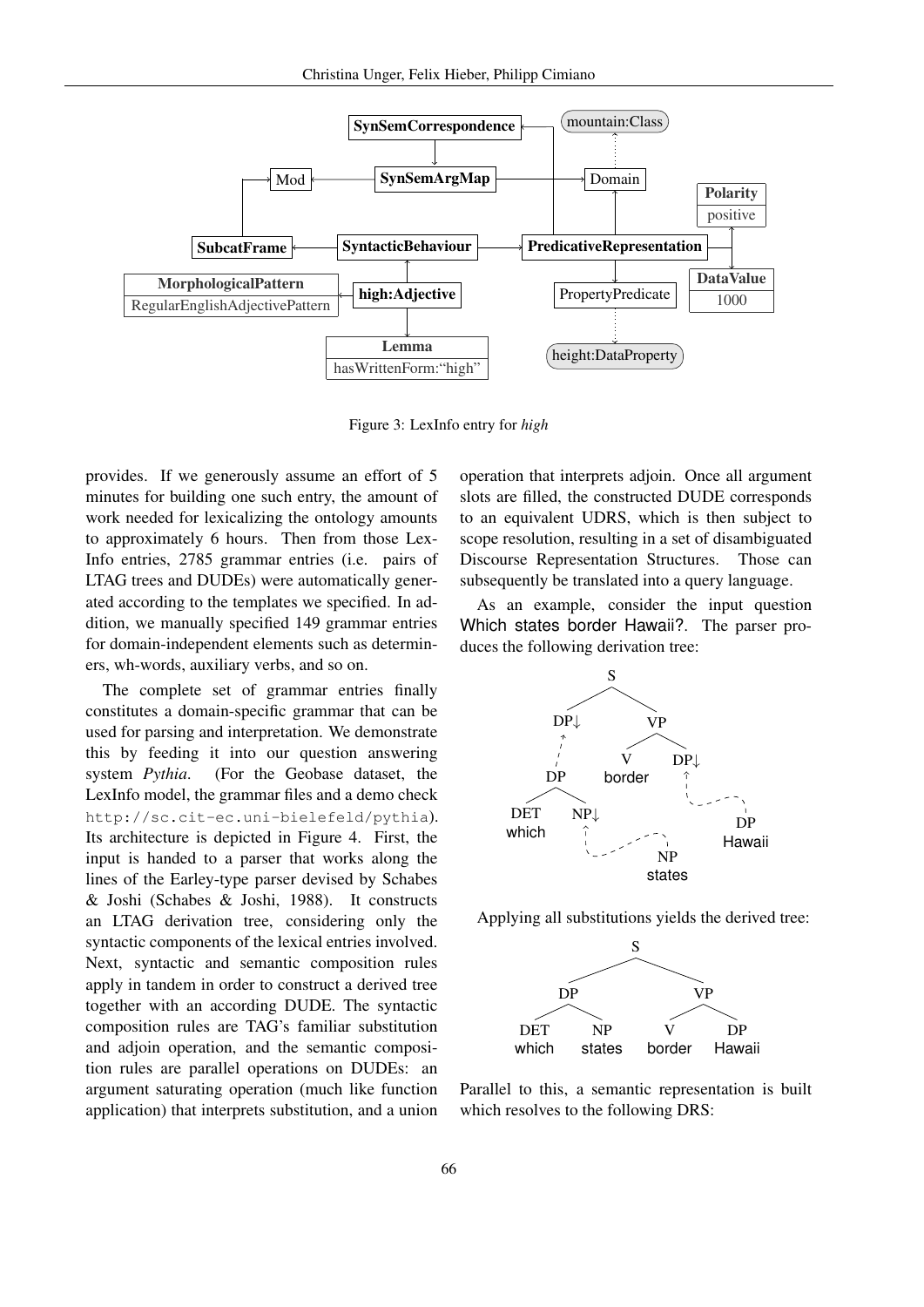

Figure 4: Architecture of *Pythia*

$$
\begin{array}{l}\n 2x \ y \\
 \hline\n geobase#state(x) \\
 y = geobase#hawaii \\
 geobase#border(x, y)\n\end{array}
$$

Subsequently, this DRS is translated into the following FLogic query (Kifer & Lausen, 1989):

```
FORALL X Y <- X:geobase#state
AND equal(Y,geobase#hawaii)
AND X[geobase#border -> Y].
 orderedby X
```
The query is then evaluated with respect to the ontology using the OntoBroker Engine (Decker et al., 1999). Since there are no states bordering Hawaii, the returned result is empty.

### 4 Related work

Our work bears strong resemblance to semantic grammars (Burton, 1976; Hendrix, 1977), for their motivation was very similar to ours: Since some syntactic constituents contribute little or nothing to meaning, and since meaning components may be distributed across parse trees, grammar rules should not be syntax-driven but tailored to a particular semantic domain. Burton and Hendrix therefore specified phrase-structure grammars that rely on semantic classes instead of syntactic categories. The main disadvantage, however, are its limited possibilities for reuse. A semantic grammar is tailored to one specific domain and cannot easily be ported to another one. Although our approach also yields a grammar

which is aligned to a given ontology, it builds on a principled syntactic and semantic theory and therefore bears enough linguistic generality to be easily portable to new domains.

Our approach is also related to the *Ontological Semantics* framework of Nirenburg & Raskin (Nirenburg & Raskin, 2004), which attempts to construct ontological representations as well. However, in their case the ontology is assumed to be fixed and cannot be exchanged. The strength of our approach is that it can be adapted to different domains by the fact that the grammar is directly generated from an abstract specification of the lexicon-ontology interface.

Our approach is also close to recent work by Bobrow and others (Bobrow et al., 2009). The main difference, however, is that they rely on rewriting steps while we directly construct an ontology-specific underspecified semantic representation. Thus, in our case the syntax-semantics interface itself is ontology-specific. This is an advantage, in our view, as the ontology can be used at construction time for disambiguation, for example. But it is still up to future research to show whether rewriting or direct mapping approaches are more suitable to ontology-specific interpretation.

### 5 Conclusion

A range of applications, such as question answering with respect to a particular domain, require a domain-specific interpretation of natural language expressions. We argued that building generic log